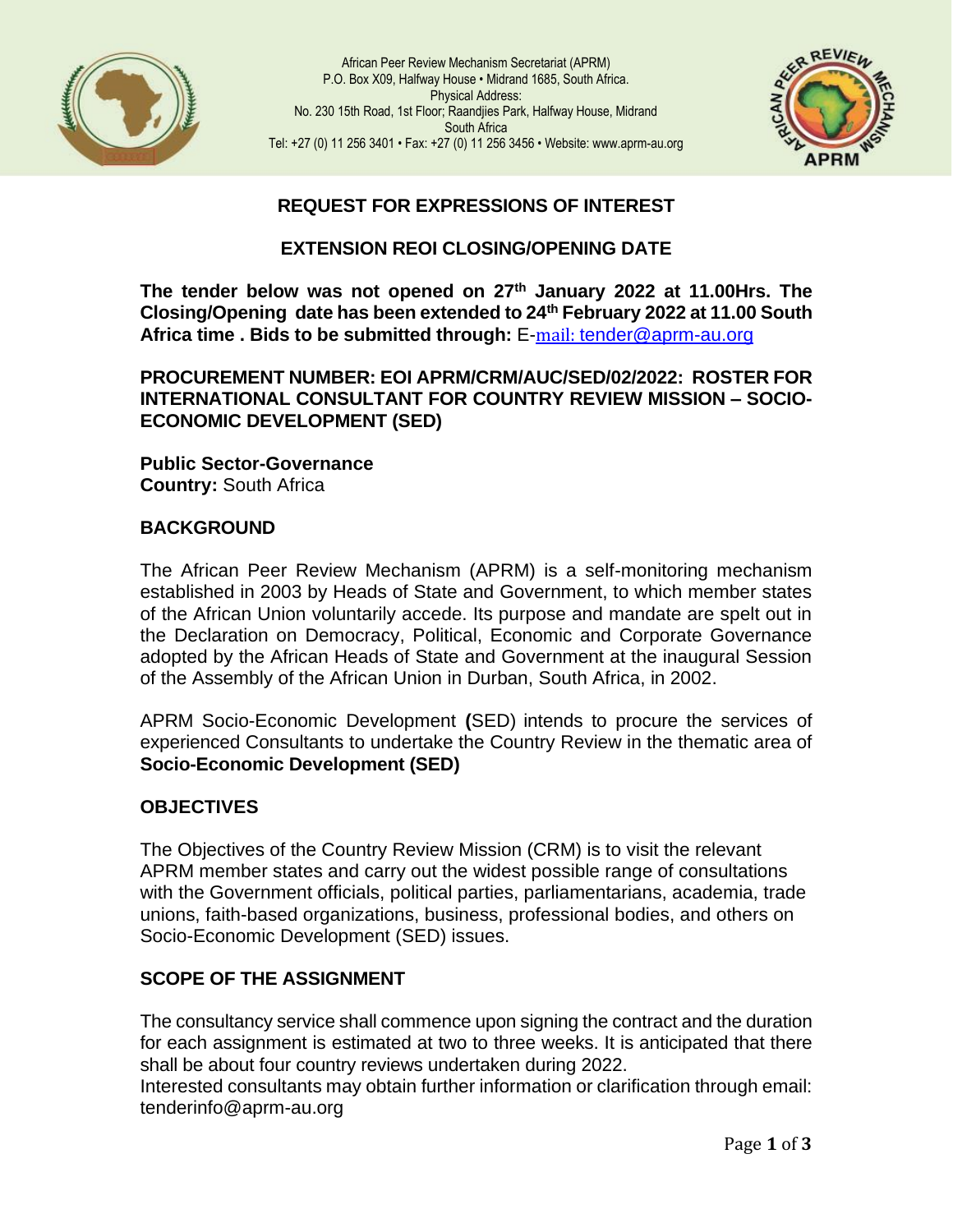## **Qualifications & Experience**

The Consultants MUST have the following:

- Education: Minimum of Master's degree in Social Sciences, Economics, Development Economics, or related fields with at least ten years proven working experience. Those with PhD will have an added advantage.
- Have produced at least two publications or research papers relevant to Socioeconomic Development with a focus on the African context.

## **Experience:**

- 1. Have at least 10 years progressively responsible experience in national and/or international experience in economic and social development, with particular emphasis on broad-based socioeconomic development and poverty reduction in various capacities;
- 2. Extensive knowledge of the Constitutive Act of the African Union as well as the overall objectives of the APRM, particularly in the thematic area of Socio-Economic Development and its interactions with the other areas;
- 3. Broad knowledge of international relations and development issues in Africa and in general global terms;
- 4. Have a solid knowledge of African governance and development agenda and be familiar with Africa's major collective programmes and initiatives.
- 5. Extensive publications and experience in the field of Socioeconomic development and the major contemporary challenges facing Africa.
- 6. Proven experience in previous successful consultancies with national, regional, international/ multilateral institutions
- 7. Have project management experience and able to respect deadlines.
- 8. Demonstrate effective ability for teamwork, as well as the ability to work independently;
- 9. Knowledge of the AU languages that is; English or French or Portuguese or Arabic, consultant **MUST** indicate their preferred working language/s
- 10.Description of similar assignments, and experience in similar assignments in **Africa**
- 11.Experience in an APRM country reviews or experience in conducting similar assignments in Africa preferably with other AU organs.

The APRM now invites applications from eligible consultants to provide consultancy services under the Socioeconomic Development thematic area. From the shortlist,